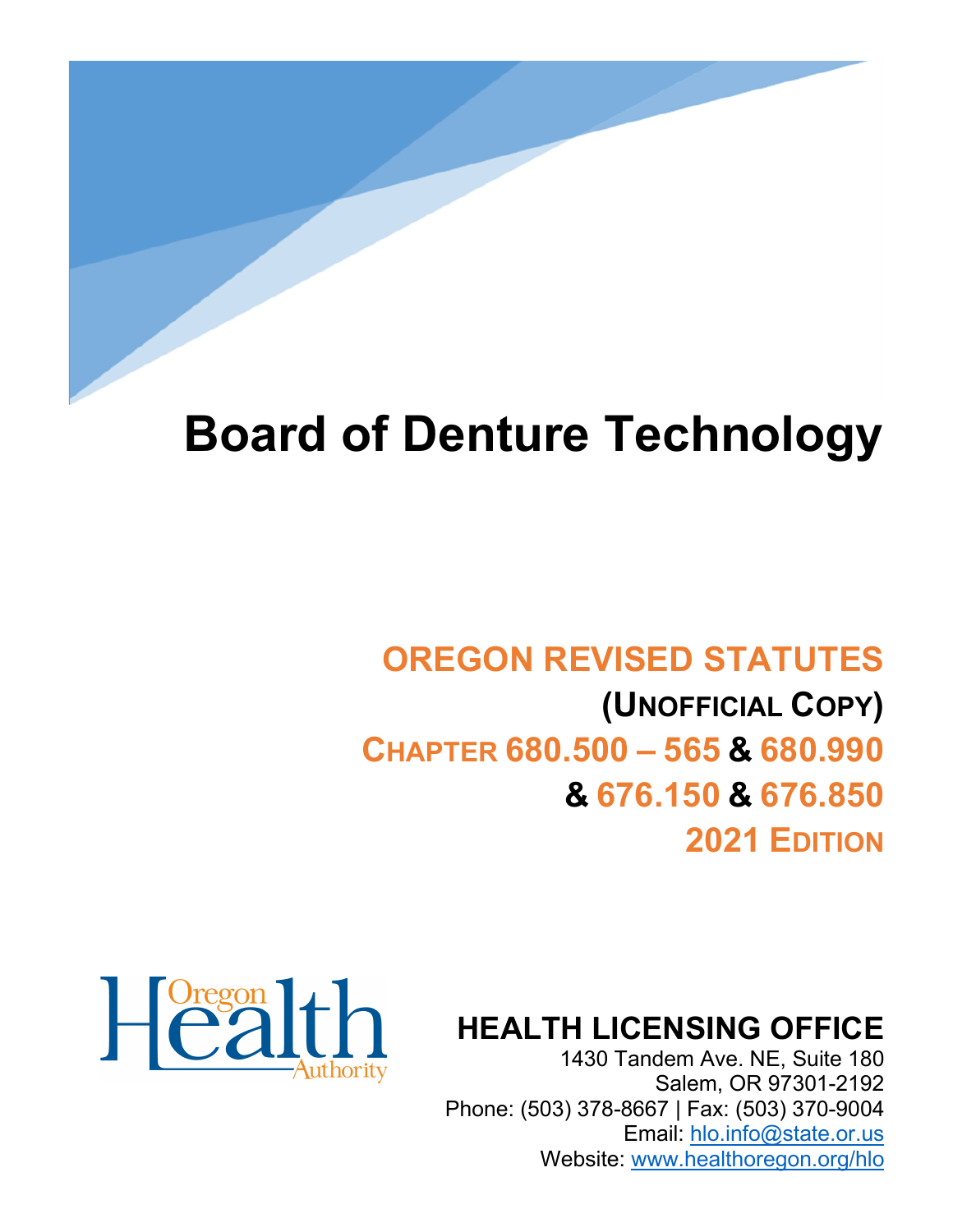## **DENTURISTS**

(Generally)

# **680.500 Definitions for ORS 680.500 to 680.565.** As used in ORS 680.500 to 680.565:

 (1) "Denture" means any removable full or partial upper or lower prosthetic dental appliance to be worn in the human mouth to replace any missing natural teeth.

 (2) "Denturist" means a person licensed under ORS 680.500 to 680.565 to engage in the practice of denture technology and who is authorized within the person's scope of practice to provide to the public full or partial upper or lower dentures or other removable nonorthodontic dental appliances intended to be worn in the human mouth.

(3) "Practice of denture technology" means:

 (a) Constructing, repairing, relining, reproducing, duplicating, supplying, fitting or altering a denture or other removable nonorthodontic dental appliance intended to be worn in the human mouth in respect of which a service is performed under paragraph (b) of this subsection; and

(b) The following services when performed for a purpose listed in paragraph (a) of this subsection:

(A) The taking of impressions;

(B) The taking of bite registrations;

 (C) Try-ins of dentures or other removable nonorthodontic dental appliances intended to be worn in the human mouth; and

 (D) Insertions of dentures or other removable nonorthodontic dental appliances intended to be worn in the human mouth. [1979 c.1 §1; 1991 c.921 §1; 1993 c.142 §2; 1999 c.885 §26; 2003 c.1 §1; 2005 c.648 §23; 2011 c.53 §1]

# **680.505 Practice of denture technology prohibited without license; use of title "denturist."** Unless a person holds an active license issued under ORS 680.500 to 680.565, a person may not:

(1) Engage, or offer to engage, in the practice of denture technology; or

 (2) Use in connection with the name of the person the word "denturist" or any other words, letters or abbreviations or insignia tending to indicate that such person is engaged in the practice of denture technology. [1979 c.1 §2; 1993 c.142 §3; 2013 c.314 §22]

 **680.510 Application of ORS 680.500 to 680.565.** The prohibitions of ORS 680.500 to 680.565 do not apply to:

 (1) Any activity described in ORS 680.500 (3)(a) by a person acting under the supervision of a denturist.

 (2) The practice of dentistry or medicine by persons authorized to do so by this state, or any other practices allowed under ORS chapters 677 and 679.

 (3) A student of denture technology in pursuit of clinical studies under an approved school program, or a person having met the formal educational requirements, who is operating, for no more than two years, under the direct supervision of a denturist or a licensed dentist in pursuit of practical clinical experience as required for licensure by ORS 680.515. [1979 c.1 §3; 1981 c.313 §1; 1989 c.694 §1; 1993 c.142 §4; 2005 c.648 §24; 2007 c.419 §1; 2011 c.53 §3]

(Licenses)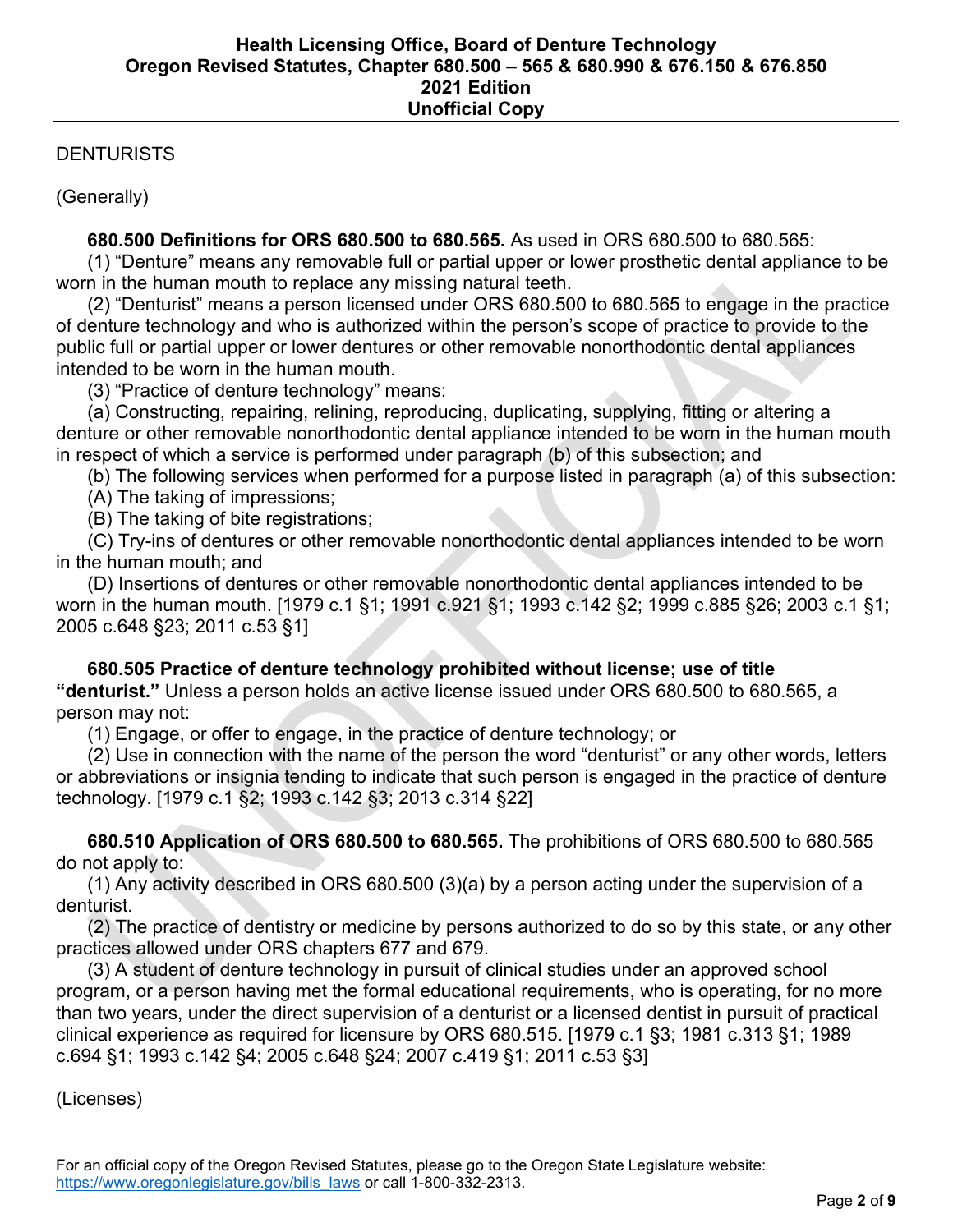**680.515 Application for license; qualifications of applicants; waiver of examination requirement; temporary license; rules.** (1) Subject to the provisions of ORS 676.612, the Health Licensing Office shall issue a license to practice denture technology to an applicant who, in addition to submitting an application and paying the applicable fees established under ORS 676.576:

 (a) Provides to the office official transcripts verifying completion of an associate degree program in denture technology, or the equivalent in formal, post-secondary education, approved by the office in consultation with the Higher Education Coordinating Commission and the Department of Education.

 (b) Provides to the office documentation of 1,000 hours of supervised clinical practice in denture technology, completed while enrolled in or after having completed a course of study offered in a postsecondary educational institution, or through equivalent supervised experience, as determined by the office in consultation with the commission and the department.

 (c) Passes a written and a practical examination prescribed, recognized or approved by the State Board of Denture Technology. An applicant who fails the practical examination must complete additional hours of clinical and laboratory training in an approved work experience program, as determined by the board, to qualify for reexamination.

(d) Meets other requirements established by the office by rule.

 (2) The educational program required by subsection (1)(a) of this section must include pertinent courses in anatomy, including histology, microbiology, physiology, pharmacology, pathology emphasizing periodontology, dental materials, medical emergencies, geriatrics, professional ethics, clinical denture technology and denture laboratory technology.

 (3) Notwithstanding subsection (1)(a) of this section, the board may accept educational training obtained in any other state or country if, upon review of satisfactory evidence, the office determines that the educational program in the other state or country meets the educational standards prescribed under this section.

 (4) An applicant meets the requirements of subsection (1)(a) or (b) of this section if the applicant provides the office with documentation of military training or experience that the office determines is substantially equivalent to the training or experience required by subsection (1)(a) or (b) of this section.

 (5) Notwithstanding subsection (1)(c) of this section, the office may adopt rules providing for waiver of the practical examination requirement.

 (6) The office may adopt rules allowing for issuance of a temporary license to practice denture technology. [1979 c.1 §4; 1981 c.313 §2; 1989 c.694 §2; 1991 c.921 §2; 1993 c.142 §5; 1997 c.652 §39; 2003 c.547 §13; 2005 c.415 §3; 2005 c.648 §25; 2007 c.419 §2; 2011 c.53 §2; 2011 c.637 §285; 2012 c.43 §9; 2013 c.314 §23; 2013 c.568 §44; 2013 c.747 §173]

 **680.520 Examination of applicants.** (1) Examinations of applicants for licensure under ORS 680.500 to 680.565 shall be held at least once a year at such times and places as the State Board of Denture Technology may determine. Timely and appropriate notice shall be given to each applicant.

 (2) The examination shall be sufficiently thorough to determine the qualifications, fitness and ability of the applicant to practice denture technology. The examination may be in the form of written, oral or practical demonstration of skills, or a combination of any such types. The examination shall cover at least subjects listed in ORS 680.515 (2) and any additional subjects required by the Health Licensing Office by rule that are based on changes in industry technology, health care delivery systems, client safety or scientific infection control techniques. [1979 c.1 §5; 1981 c.313 §3; 1991 c.921 §3; 1993 c.142 §6; 2005 c.415 §4; 2005 c.648 §25a; 2012 c.43 §10; 2013 c.568 §45]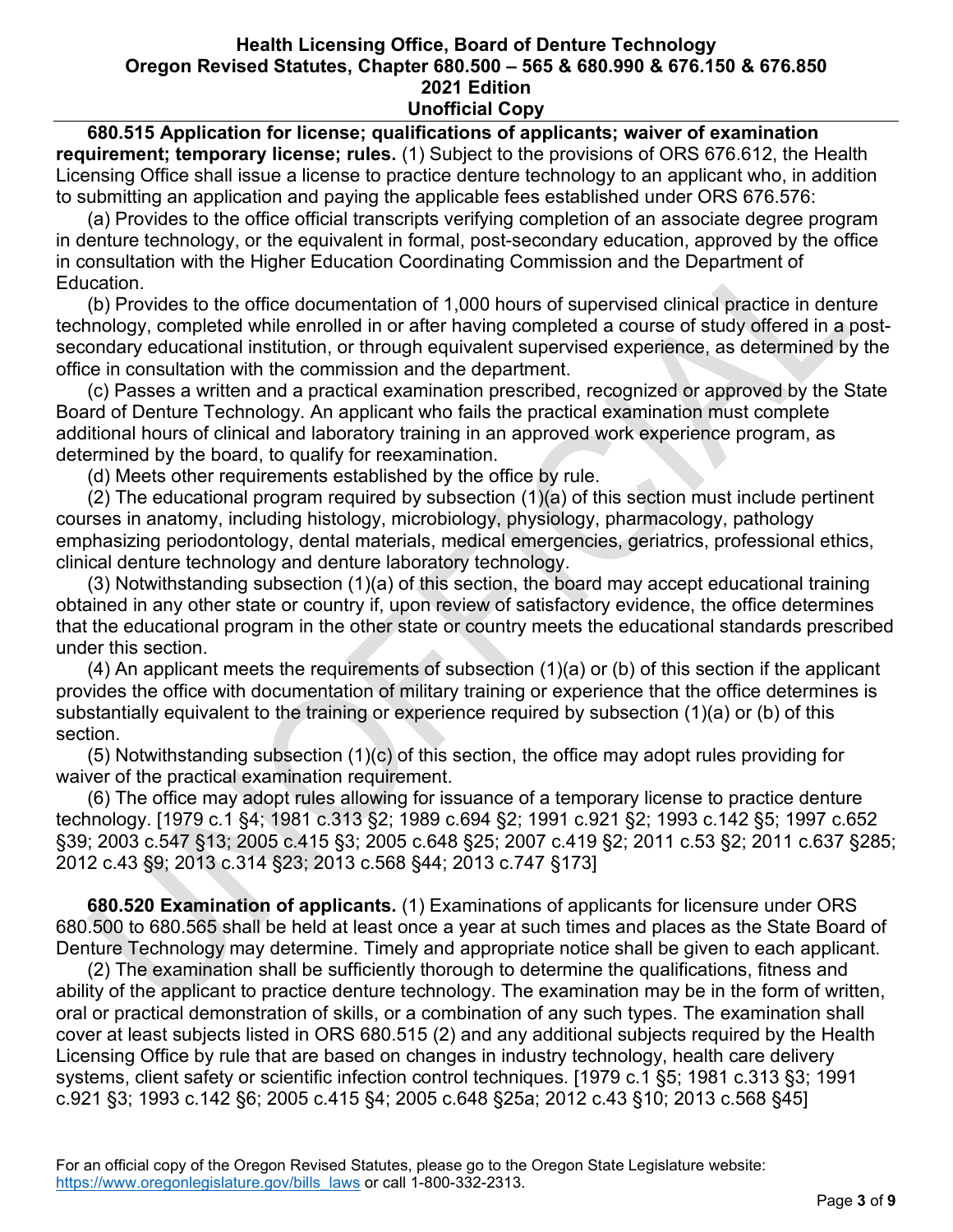**680.525** [1979 c.1 §6; 1981 c.313 §8; 1991 c.921 §4; 1993 c.142 §7; 1999 c.885 §27; 2003 c.547 §14; 2005 c.648 §26; 2009 c.701 §18; repealed by 2013 c.314 §65]

 **680.527 Licensure without examination; fees.** The Health Licensing Office may issue a license to practice denture technology, without examination, to any person who:

(1) Submits an application and pays the applicable fees established under ORS 676.576;

(2) Has satisfied the educational requirements established by ORS 680.515;

 (3) Is a denturist licensed under the laws of any other state, the District of Columbia, Canada or a territory of the United States, and the standards for licensing of denturists in the licensing jurisdiction are determined by the office to be substantially equivalent to those of ORS 680.500 to 680.565;

 (4) Has passed a written and practical examination that the office determines to be substantially equivalent to the examination required for licensure in this state; and

 (5) Has engaged in the full-time active practice of denture technology as a licensed denturist in another jurisdiction for a minimum of two years immediately preceding the date of application for licensure under this section. [2005 c.415 §2; 2005 c.648 §25b; 2007 c.419 §3; 2013 c.314 §24; 2013 c.568 §47]

 **Note:** 680.527 was added to and made a part of 680.500 to 680.565 by legislative action but was not added to any smaller series therein. See Preface to Oregon Revised Statutes for further explanation.

 **680.530** [1979 c.1 §7; 1989 c.694 §3; 1991 c.921 §5; 1993 c.142 §8; 2001 c.274 §1; 2003 c.547 §15; 2005 c.648 §27; 2009 c.701 §19; repealed by 2013 c.314 §65]

 **680.535 Grounds for imposing discipline.** In the manner prescribed in ORS chapter 183 for contested cases, the Health Licensing Office may impose a form of discipline listed in ORS 676.612 against any person practicing denture technology for any of the grounds listed in ORS 676.612 and for any violation of the provisions of ORS 680.500 to 680.565, or the rules adopted thereunder. [1979 c.1 §8; 1991 c.921 §6; 1993 c.142 §9; 2003 c.547 §16; 2005 c.648 §28; 2013 c.568 §49]

 **680.540** [1979 c.1 §18; 1981 c.313 §4; 1991 c.921 §7; 1993 c.142 §10; repealed by 2003 c.547 §118]

 **680.542** [1997 c.791 §29; repealed by 2001 c.274 §5]

(Practice)

 **680.545 Statement of health care provider before treatment by denturist.** Denturists licensed prior to January 1, 2004, who have not received an oral pathology endorsement from the State Board of Denture Technology may not treat any person without having first received a statement, dated within 30 days of the date of treatment and signed by a dentist, physician, naturopathic physician, physician assistant licensed under ORS 677.505 to 677.525 or nurse practitioner licensed under ORS 678.375 to 678.390, that the person's oral cavity is substantially free from disease and mechanically sufficient to receive a denture. [1979 c.1 §13; 1981 c.313 §5; 1989 c.694 §4; 1991 c.921 §8; 1993 c.142 §10a; 1997 c.652 §40; 2003 c.547 §17; 2005 c.471 §10; 2014 c.45 §73; 2017 c.356 §88]

For an official copy of the Oregon Revised Statutes, please go to the Oregon State Legislature website: [https://www.oregonlegislature.gov/bills\\_laws](https://www.oregonlegislature.gov/bills_laws) or call 1-800-332-2313.  **680.547 Business or professional association of denturist and dentist.** A dentist, as defined in ORS 679.010, and a denturist may cooperate and maintain any business or professional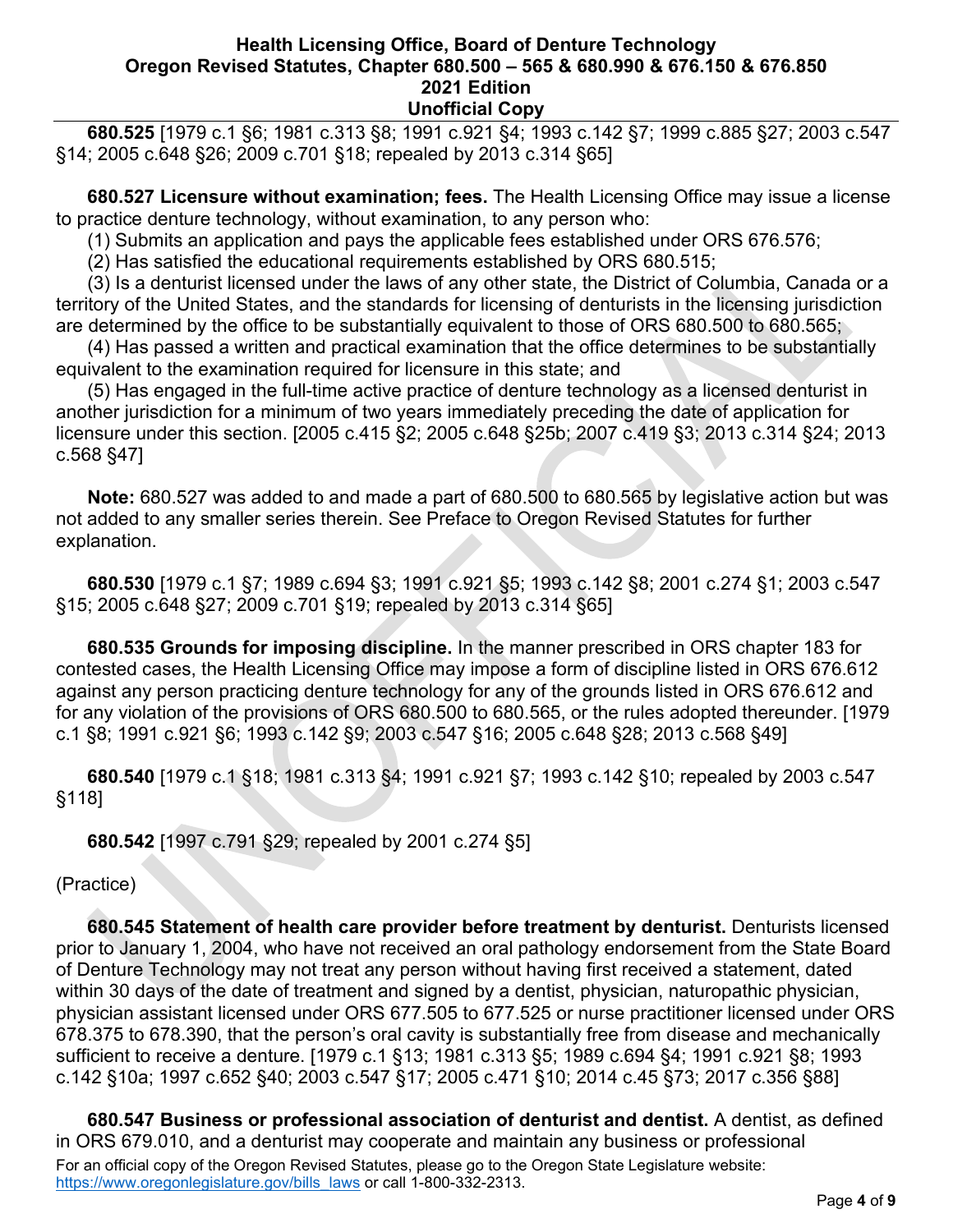association that is mutually agreeable with each being responsible for their respective area of expertise. [2003 c.1 §3]

 **680.550 Board to establish policies and criteria for assessment.** The State Board of Denture Technology shall establish policies and criteria for the assessment of the quality of the practice of denture technology based on practice standards subject to the approval of the Health Licensing Office. [1979 c.1 §19; 1991 c.921 §9; 1993 c.142 §11; 2005 c.648 §29; 2013 c.568 §50]

 **680.555** [1979 c.1 §9; 1989 c.694 §5; repealed by 1991 c.921 §22]

(State Board)

 **680.556 State Board of Denture Technology; membership; compensation and expenses.** (1) There is established, within the Health Licensing Office, the State Board of Denture Technology. The board consists of seven members appointed by the Governor and subject to confirmation by the Senate in the manner provided in ORS 171.562 and 171.565. All members of the board must be residents of this state. Of the members of the board:

(a) Four must be active licensed denturists;

(b) One must be an Oregon licensed dentist in active practice; and

 (c) Two must be members of the public who do not possess the professional qualifications of other members and who are not a spouse, domestic partner, child, parent or sibling of an active licensed denturist or dentist.

 (2)(a) Board members required to be denturists may be selected by the Governor from a list of three to five nominees for each vacancy, submitted by a professional organization representing denturists.

 (b) In selecting the members of the board, the Governor shall strive to balance the representation on the board according to:

(A) Geographic areas of this state; and

(B) Ethnic group.

 (3)(a) The term of office of each member is three years, but a member serves at the pleasure of the Governor. The terms must be staggered so that no more than three terms end each year. Vacancies shall be filled by the Governor by appointment for the unexpired term. A member shall hold the member's office until the appointment and qualification of a successor. A member is eligible for reappointment.

 (b) A board member shall be removed immediately from the board if, during the member's term, the member:

(A) Is not a resident of this state;

 (B) Has been absent from three consecutive board meetings, unless at least one absence is excused;

 (C) Is not a licensed denturist or a retired denturist who was a licensed denturist in good standing at the time of retirement, if the board member was appointed to serve on the board as a denturist; or

 (D) Is not a licensed dentist or a retired dentist whose license to practice dentistry was in good standing at the time of retirement, if the board member was appointed to serve on the board as a dentist.

 (4) Members are entitled to compensation and expenses as provided in ORS 292.495. The office may provide by rule for compensation to board members for the performance of official duties at a rate that is greater than the rate provided in ORS 292.495. [1991 c.921 §11; 1993 c.142 §12; 1999

For an official copy of the Oregon Revised Statutes, please go to the Oregon State Legislature website: [https://www.oregonlegislature.gov/bills\\_laws](https://www.oregonlegislature.gov/bills_laws) or call 1-800-332-2313.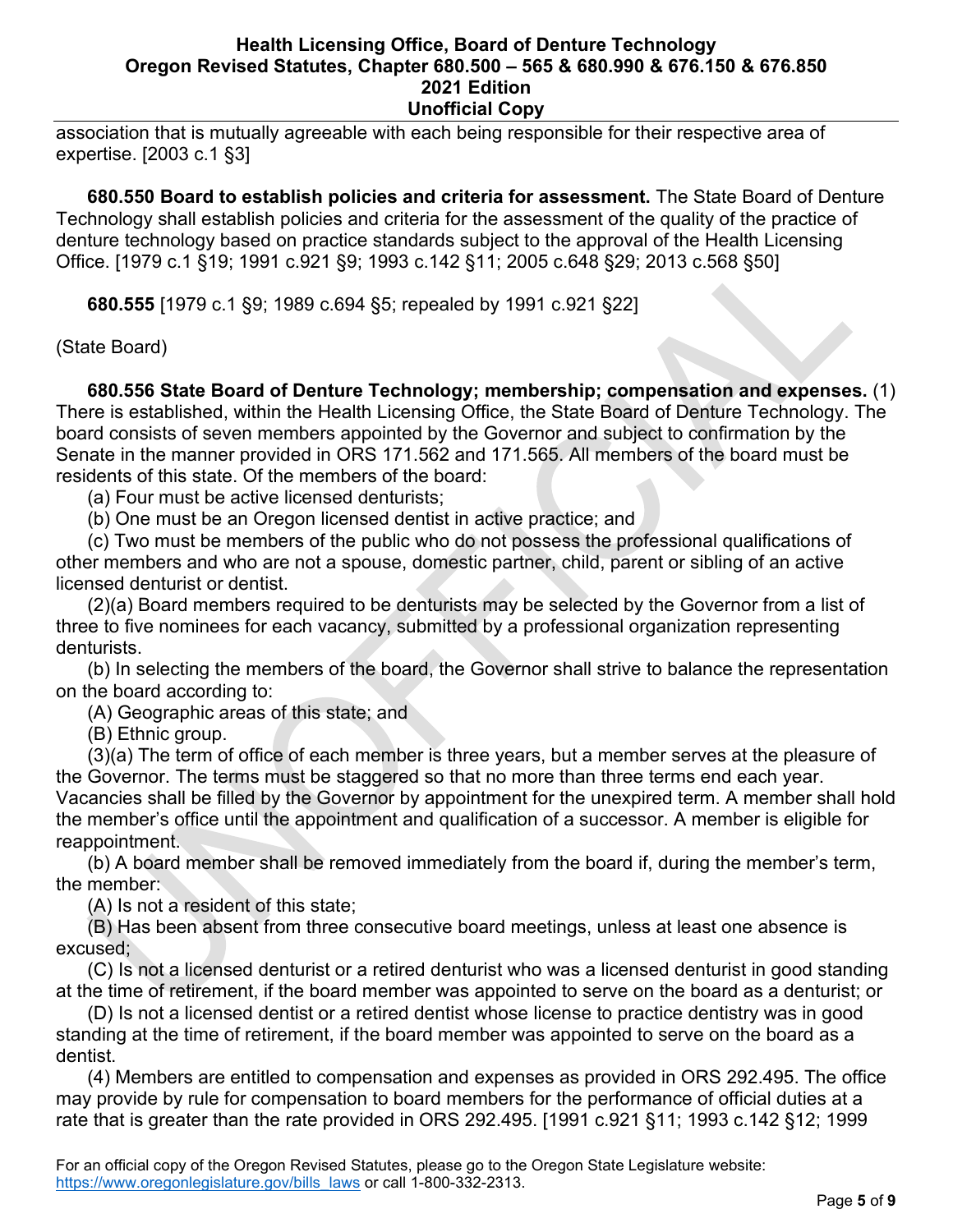c.885 §28; 2003 c.125 §1; 2005 c.415 §5; 2005 c.648 §30a; 2009 c.535 §15; 2009 c.701 §20a; 2013 c.568 §51]

 **680.560 Board meetings.** The State Board of Denture Technology shall hold a meeting at least once each year and shall annually elect a chairperson from its members. [1979 c.1 §10; 1981 c.313 §6; 1991 c.921 §13; 1993 c.142 §13; 1999 c.885 §29; 2003 c.547 §18]

 **680.565 Authority of Health Licensing Office and director; rules; issuance of license.** (1) The Health Licensing Office has such authority as is reasonably necessary to administer ORS 680.500 to 680.565 and 680.990 (2), including the authority to adopt rules pursuant to ORS chapter 183.

 (2) The Director of the Health Licensing Office shall keep a record of all proceedings of the State Board of Denture Technology including a register of all persons licensed to practice denture technology.

 (3) When the office is satisfied that the applicant for licensure under ORS 680.500 to 680.565 has complied with all the requirements, it shall issue to such applicant an appropriate license under ORS 680.500 to 680.565. [1979 c.1 §11; 1981 c.313 §7; 1991 c.921 §14; 1993 c.142 §14; 1999 c.885 §30; 2005 c.648 §31; 2013 c.568 §52]

#### PENALTIES

 **680.990 Criminal penalties.** (1) Violation of any of the provisions of ORS 680.010 to 680.205 is a Class C misdemeanor.

 (2) Violation of any provision of ORS 680.505 and 743A.028 is a Class B misdemeanor. [Amended by 1977 c.192 §11; subsection (2) enacted as 1979 c.1 §17; 1983 c.169 §32; 2003 c.547 §19]

# REPORTING OBLIGATIONS

#### **676.150 Duty to report prohibited or unprofessional conduct, arrests and convictions; investigation; confidentiality; immunity from liability.** (1) As used in this section:

- (a) "Board" means the:
- (A) State Board of Examiners for Speech-Language Pathology and Audiology;
- (B) State Board of Chiropractic Examiners;
- (C) State Board of Licensed Social Workers;
- (D) Oregon Board of Licensed Professional Counselors and Therapists;
- (E) Oregon Board of Dentistry;
- (F) Board of Licensed Dietitians;
- (G) State Board of Massage Therapists;
- (H) Oregon Board of Naturopathic Medicine;
- (I) Oregon State Board of Nursing;
- (J) Long Term Care Administrators Board;
- (K) Oregon Board of Optometry;
- (L) State Board of Pharmacy;
- (M) Oregon Medical Board;
- (N) Occupational Therapy Licensing Board;

For an official copy of the Oregon Revised Statutes, please go to the Oregon State Legislature website: [https://www.oregonlegislature.gov/bills\\_laws](https://www.oregonlegislature.gov/bills_laws) or call 1-800-332-2313.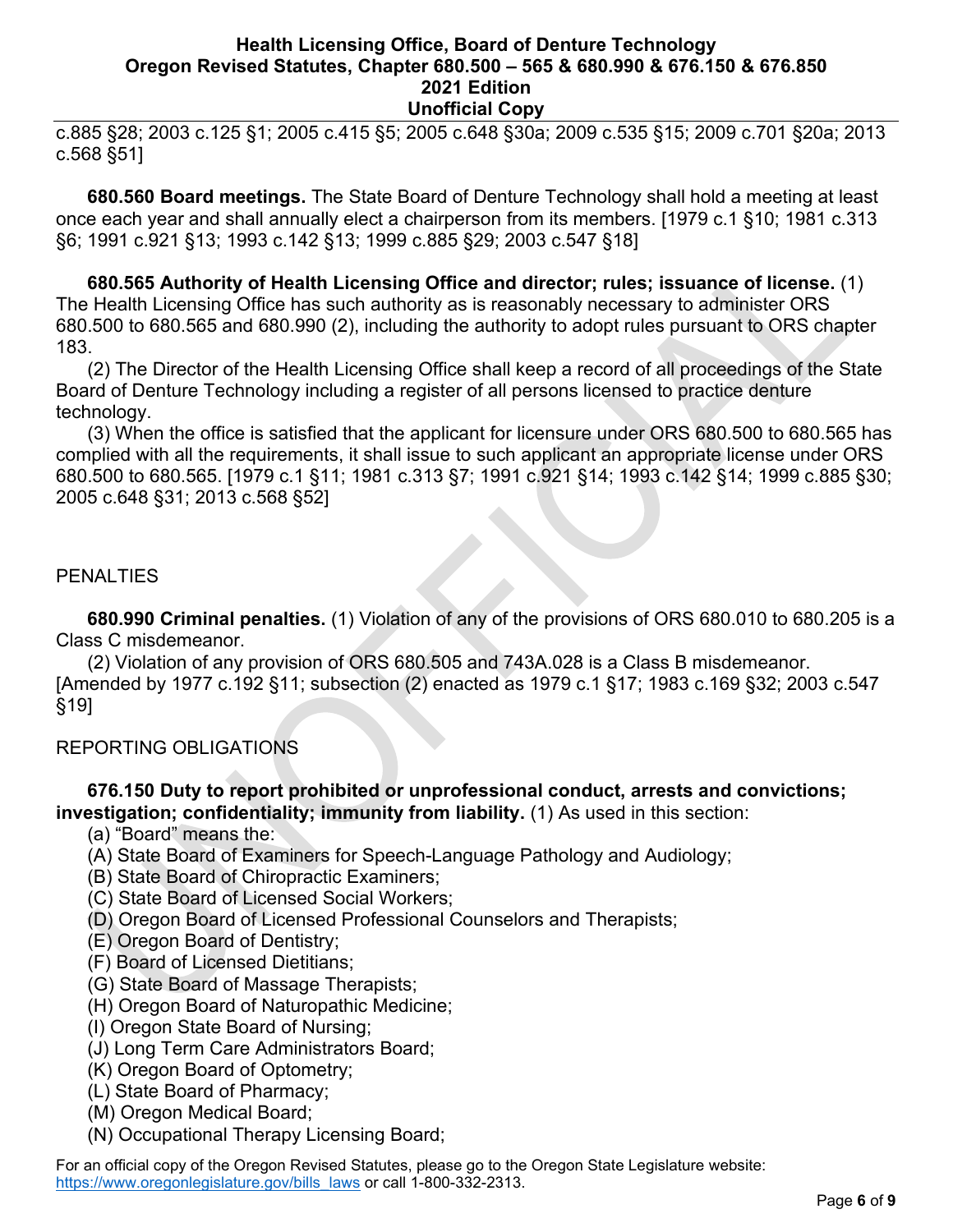(O) Oregon Board of Physical Therapy;

(P) Oregon Board of Psychology;

(Q) Board of Medical Imaging;

(R) State Board of Direct Entry Midwifery;

(S) State Board of Denture Technology;

(T) Respiratory Therapist and Polysomnographic Technologist Licensing Board;

 (U) Oregon Health Authority, to the extent that the authority licenses emergency medical services providers;

(V) Oregon State Veterinary Medical Examining Board; or

(W) State Mortuary and Cemetery Board.

(b) "Licensee" means a health professional licensed or certified by or registered with a board.

(c) "Prohibited conduct" means conduct by a licensee that:

(A) Constitutes a criminal act against a patient or client; or

(B) Constitutes a criminal act that creates a risk of harm to a patient or client.

 (d) "Unprofessional conduct" means conduct unbecoming a licensee or detrimental to the best interests of the public, including conduct contrary to recognized standards of ethics of the licensee's profession or conduct that endangers the health, safety or welfare of a patient or client.

 (2) Unless state or federal laws relating to confidentiality or the protection of health information prohibit disclosure, a licensee who has reasonable cause to believe that another licensee has engaged in prohibited or unprofessional conduct shall report the conduct to the board responsible for the licensee who is believed to have engaged in the conduct. The reporting licensee shall report the conduct without undue delay, but in no event later than 10 working days after the reporting licensee learns of the conduct.

 (3) A licensee who is convicted of a misdemeanor or felony or who is arrested for a felony crime shall report the conviction or arrest to the licensee's board within 10 days after the conviction or arrest.

 (4) The board responsible for a licensee who is reported to have engaged in prohibited or unprofessional conduct shall investigate in accordance with the board's rules. If the board has reasonable cause to believe that the licensee has engaged in prohibited conduct, the board shall present the facts to an appropriate law enforcement agency without undue delay, but in no event later than 10 working days after the board finds reasonable cause to believe that the licensee engaged in prohibited conduct.

 (5) A licensee who fails to report prohibited or unprofessional conduct as required by subsection (2) of this section or the licensee's conviction or arrest as required by subsection (3) of this section is subject to discipline by the board responsible for the licensee.

 (6) A licensee who fails to report prohibited conduct as required by subsection (2) of this section commits a Class A violation.

 (7)(a) Notwithstanding any other provision of law, a report under subsection (2) or (3) of this section is confidential under ORS 676.175.

(b) A board may disclose a report as provided in ORS 676.177.

 (c) If the Health Licensing Office receives a report described in this subsection, the report is confidential and the office may only disclose the report pursuant to ORS 676.595 and 676.599.

 (8) Except as part of an application for a license or for renewal of a license and except as provided in subsection (3) of this section, a board may not require a licensee to report the licensee's criminal conduct.

 (9) The obligations imposed by this section are in addition to and not in lieu of other obligations to report unprofessional conduct as provided by statute.

For an official copy of the Oregon Revised Statutes, please go to the Oregon State Legislature website: [https://www.oregonlegislature.gov/bills\\_laws](https://www.oregonlegislature.gov/bills_laws) or call 1-800-332-2313.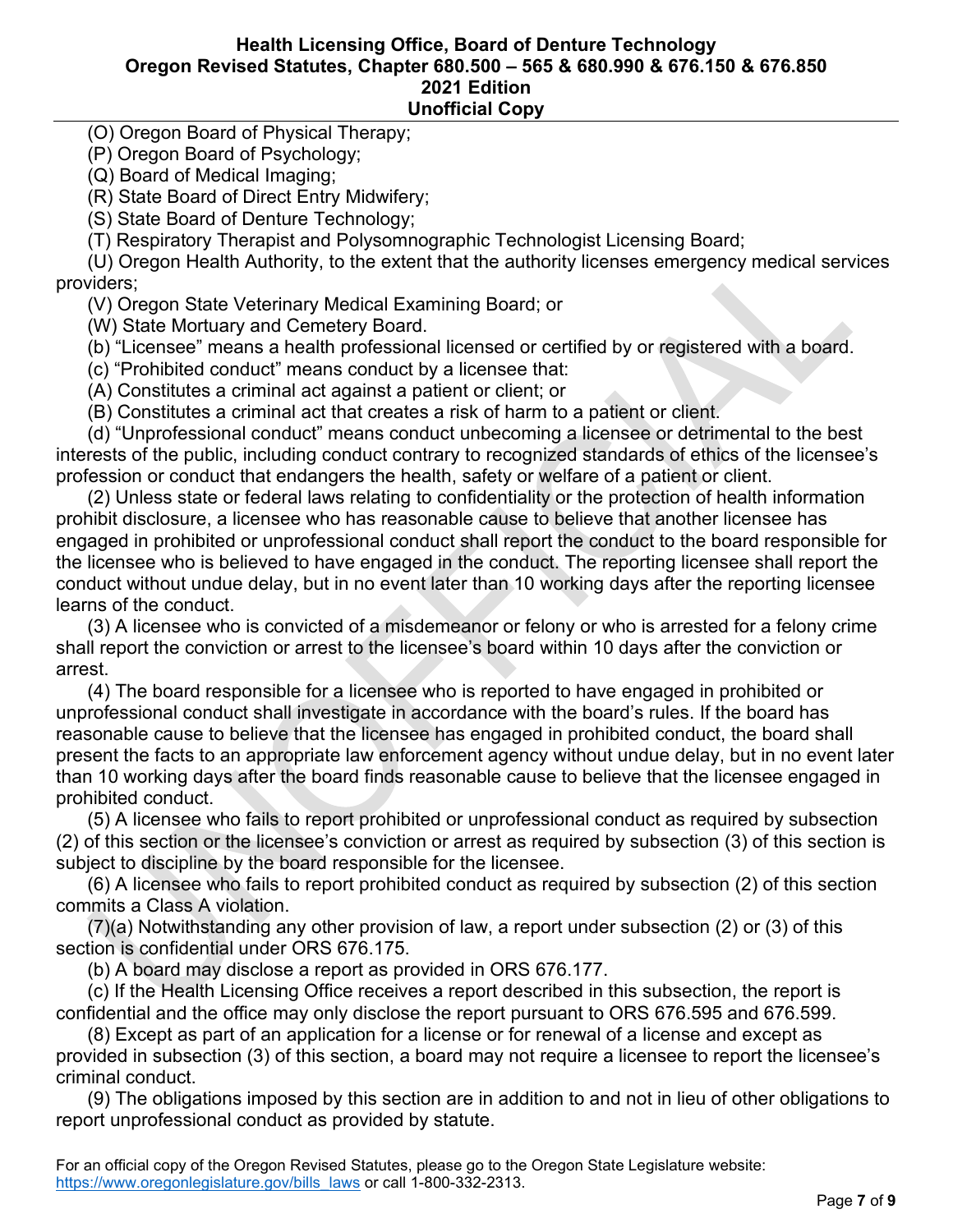(10) A licensee who reports to a board in good faith as required by subsection (2) of this section is immune from civil liability for making the report.

 (11) A board and the members, employees and contractors of the board are immune from civil liability for actions taken in good faith as a result of a report received under subsection (2) or (3) of this section. [2009 c.536 §1; 2011 c.630 §21; 2011 c.703 §44; 2011 c.715 §19; 2011 c.720 §213; 2017 c.6 §22; 2018 c.61 §19; 2019 c.43 §5; 2019 c.456 §13]

# CULTURAL COMPETENCY CONTINUING EDUCATION

#### **676.850 Authority of regulatory boards to require cultural competency continuing education; documentation of participation; rules.** (1) As used in this section, "board" means the:

- (a) State Board of Examiners for Speech-Language Pathology and Audiology;
- (b) State Board of Chiropractic Examiners;
- (c) State Board of Licensed Social Workers;
- (d) Oregon Board of Licensed Professional Counselors and Therapists;
- (e) Oregon Board of Dentistry;
- (f) Board of Licensed Dietitians;
- (g) State Board of Massage Therapists;
- (h) Oregon Board of Naturopathic Medicine;
- (i) Oregon State Board of Nursing;
- (j) Long Term Care Administrators Board;
- (k) Oregon Board of Optometry;
- (L) State Board of Pharmacy;
- (m) Oregon Medical Board;
- (n) Occupational Therapy Licensing Board;
- (o) Oregon Board of Physical Therapy;
- (p) Oregon Board of Psychology;
- (q) Board of Medical Imaging;
- (r) State Board of Direct Entry Midwifery;
- (s) State Board of Denture Technology;
- (t) Respiratory Therapist and Polysomnographic Technologist Licensing Board;
- (u) Home Care Commission;

 (v) Oregon Health Authority, to the extent that the authority licenses emergency medical service providers; and

(w) Health Licensing Office, to the extent that the office licenses lactation consultants.

 (2)(a) A board shall adopt rules to require a person authorized to practice the profession regulated by the board to complete cultural competency continuing education. Completion of the continuing education described in this subsection shall be a condition of renewal of an authorization to practice the profession regulated by the board every other time that the person's authorization is subject to renewal.

 (b) Cultural competency continuing education courses may be taken in addition to or, if a board determines that the cultural competency continuing education fulfills existing continuing education requirements, instead of any other continuing education requirement imposed by the board.

 (c) A board shall consider the availability of the continuing education described in this subsection when adopting rules regarding the required number of credits of continuing education.

 (d) A board shall encourage, but may not require, the completion of continuing education approved by the Oregon Health Authority under ORS 413.450. A board shall accept as meeting the